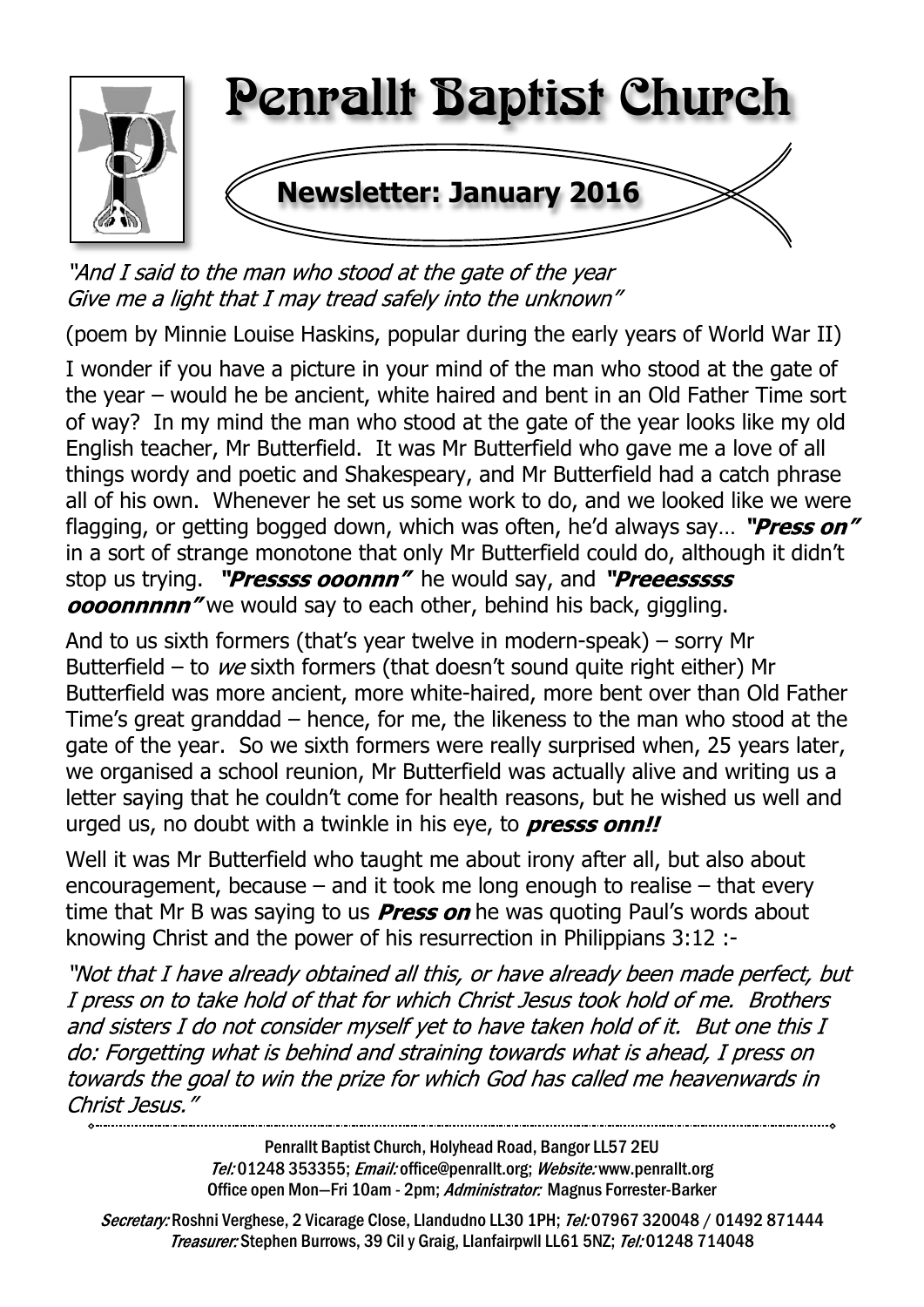What a great message from the man at the gate of the year. As a church we've been reflecting on new beginnings ever since we said goodbye to Peter in September and now here we are at another new beginning: a new beginning pretty infamous for resolutions being broken virtually as soon as they are made, because the changes we want haven't happened straight away. We are at a new beginning where to look back is easier because to look forward into the scary unknown is so much harder. It's a time when it would be easy to flag or get bogged down. And Paul says to us – don't look back, but look to what is ahead, and  $press on - keep going$ . Keep going as a church focused in its search for a new minister, keep going as a community of love open to new gifts of the Spirit, keep going towards what God has planned for us. Keep going towards whatever is ahead, because, even though it is still unknown, it's all part of the prize for which God has called us.

"And I said to the man who stood at the gate of the year Give me a light that I may tread safely into the unknown.

Go out into the darkness and put your hand into the hand of God That shall be to you better than light and safer than a known way..."

Happy New Year and Preesss ooonnn!!!

Diane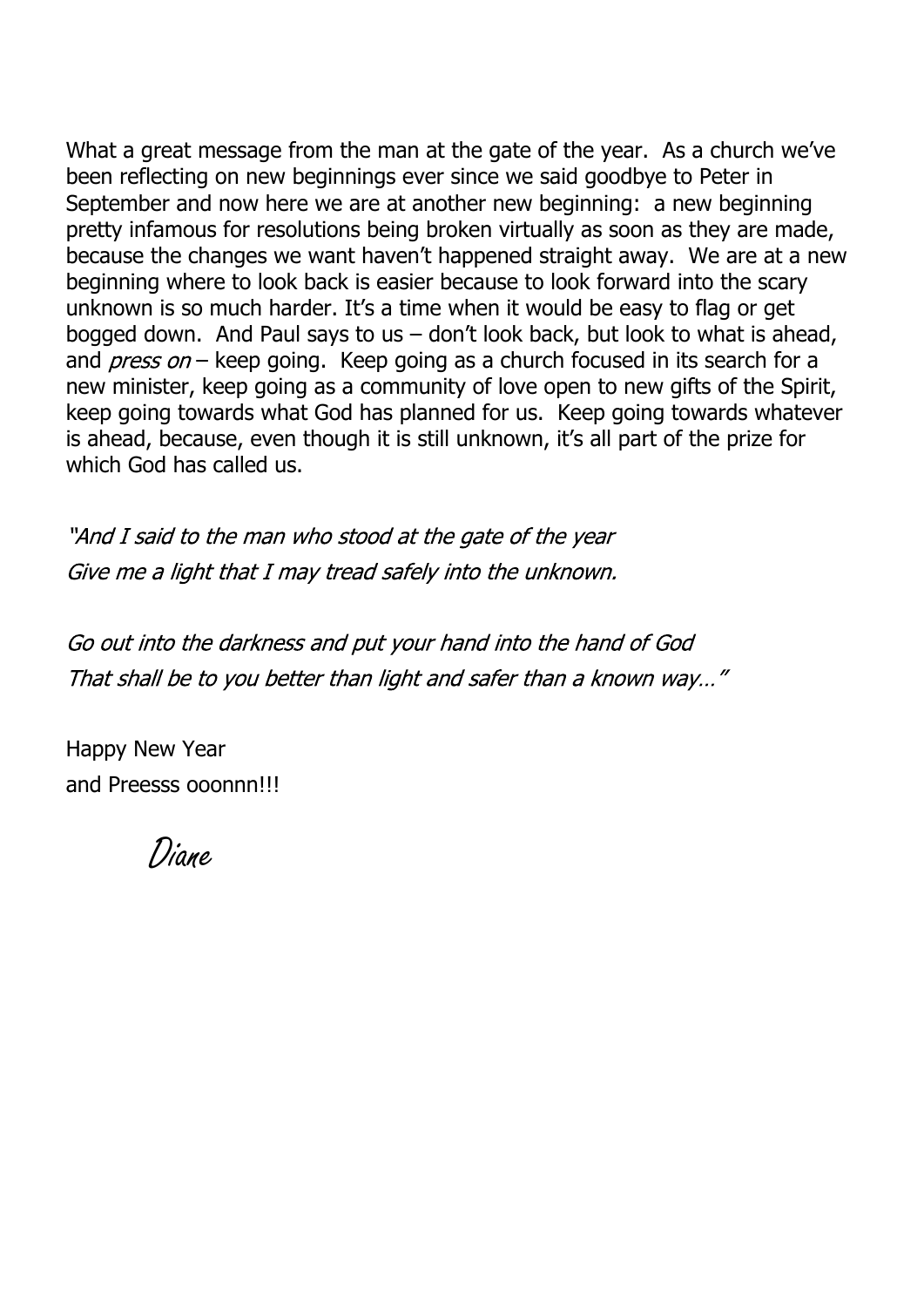# **Services This Month:**

Note that in January we are beginning a sermon series in the morning services on the Fourth Book of Psalms and a series in the evening services on the Parables of Jesus.

### **3 January**

|                   | 10:30am Speaker: Roger Borlace<br><b>God's Covenants With Us</b> | Jeremiah 31:31-34                                            |  |  |  |
|-------------------|------------------------------------------------------------------|--------------------------------------------------------------|--|--|--|
|                   | 6:00pm Communion Service<br>The Rich Man & Lazarus               | Speaker: Bryan Collis<br>Parables #1: Luke 16:19-31          |  |  |  |
| <b>10 January</b> |                                                                  |                                                              |  |  |  |
|                   | 10:30am Speaker: Diane Holmes<br><b>A Song for All Times</b>     | Songs for God's People #1: Psalm 90                          |  |  |  |
|                   | 6:00pm Speaker: Neil Rymer<br><b>The Prodigal Father</b>         | Parables #2: Luke 15:11-32                                   |  |  |  |
| 17 January        |                                                                  |                                                              |  |  |  |
|                   | 10:30am Speaker: Phil Jump                                       |                                                              |  |  |  |
|                   | 6:00pm Speaker: TBC<br><b>The Good Samaritan</b>                 | Parables #3: Luke 10:30-35                                   |  |  |  |
| 24 January        |                                                                  |                                                              |  |  |  |
|                   | 10:30am Speaker: Geoff Birch<br><b>Under His Wings</b>           | Songs for God's People #2: Psalm 91                          |  |  |  |
|                   | 6:00pm Speaker: Jon Stammers<br>The Parable of the Talents       | Parables #4: Luke 19:12-27;<br>Matthew 25:14-30              |  |  |  |
| 31 January        |                                                                  |                                                              |  |  |  |
|                   | 10:30am Communion Service                                        | Speaker: Trevor Casey<br>Songs for God's People #3: Psalm 93 |  |  |  |
|                   | 6:00pm Speaker: Deb Stammers<br><b>Trouble at the Vineyard</b>   | Parables #5: Luke 20:9-19                                    |  |  |  |

### **Our Speakers This Month:**

**Phil Jump** is the Regional Minister for the North Western Baptist Association, **Trevor Casey** is the minister of Sussex Street Baptist Church, Rhyl. The speaker for the evening of 17th January is yet to be confirmed. The other speakers are all members of Penrallt.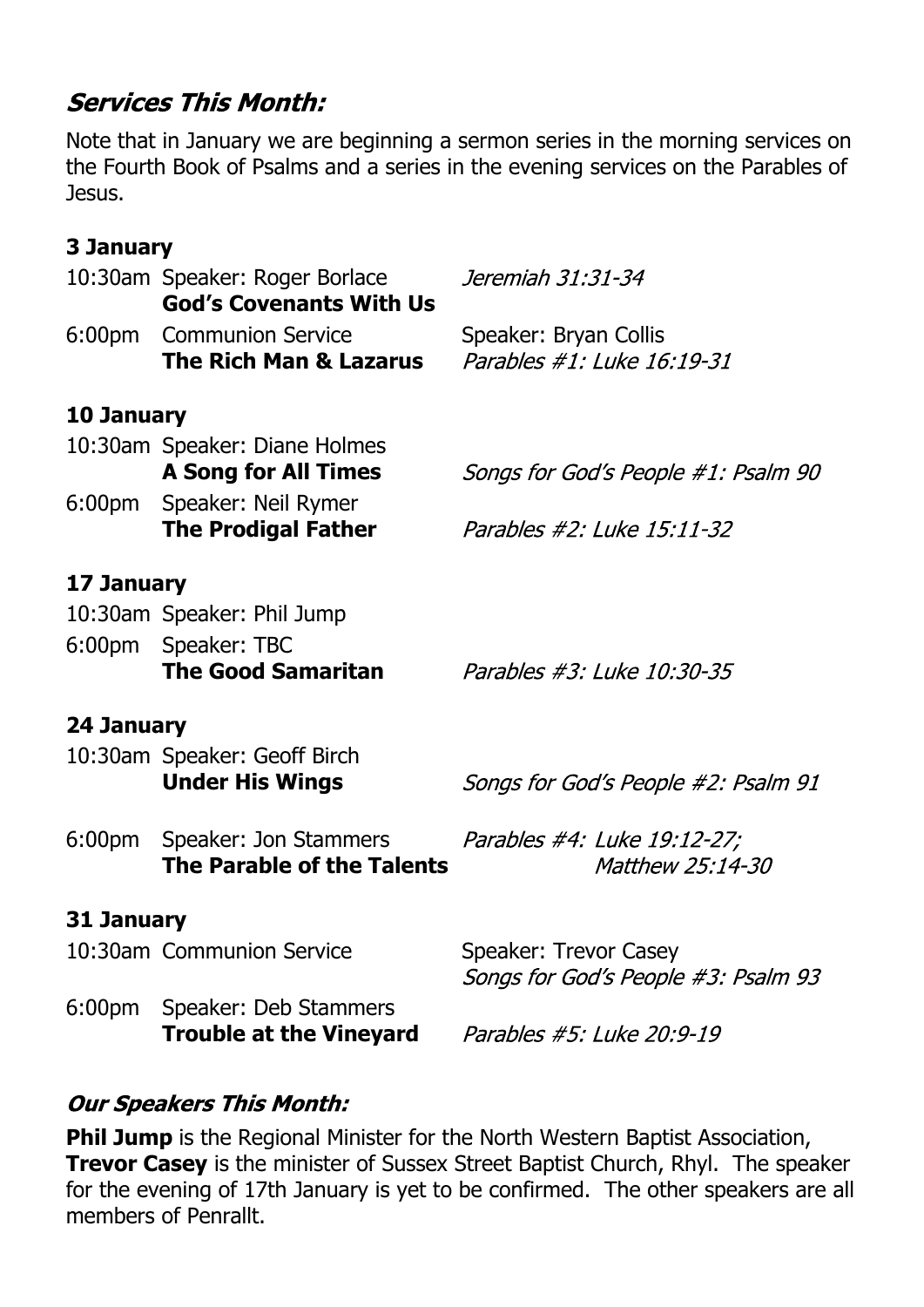# **Dates for Your Diary:**

| <b>Sunday 3</b>                                                               | 2:45 <sub>pm</sub>    | Service at Plas Garnedd residential home in Llanberis.                                                                    |
|-------------------------------------------------------------------------------|-----------------------|---------------------------------------------------------------------------------------------------------------------------|
| <b>Monday 4</b>                                                               | 7:30 <sub>pm</sub>    | Deacons' meeting (NB the church members' meeting<br>has now been postponed to 1st February).                              |
| Saturday 9                                                                    |                       | 9:30am-1pm Bible Unzipped at Rhos on Sea URC.                                                                             |
| <b>Monday 11</b> 7:30pm                                                       |                       | Search Group Meeting.                                                                                                     |
| Monday 18 - Friday 22                                                         | Monday 18th January   | Week of Prayer for Christian Unity: Salt of the Earth<br>7:30pm at St John's Methodist Church<br><b>Opening Service</b>   |
|                                                                               | Tuesday 19th January  | 7:30pm (venue to be confirmed)<br>Let the stone be rolled away                                                            |
|                                                                               |                       | Wednesday 20th January $9am - 6pm$ (venue to be confirmed)<br>Day of prayer for refugees                                  |
|                                                                               | Thursday 21st January | 7:30pm at Berea Newydd<br>The witness of fellowship                                                                       |
|                                                                               | Friday 22nd January   | 7:30pm at Our Lady and St James<br><b>Hearts burning for unity</b>                                                        |
| <b>Monday 18</b> 10:30am<br><b>Monday 25</b> 7pm<br><b>Saturday 30</b> 9:30am |                       | Church walk from Bangor to Bethesda.<br>Alpha Course starts at the Belle Vue.<br>Penrallt Railway Group construction day. |

Please see the Noticeboard section of this newsletter for more about most of these events.

# **News of People:**

**Mari Roberts** is recovering well following major surgery last month. Please pray for her full healing and recovery. Please continue to pray, too, for **Joan & Tony Mason** and for **Eileen & Phil McKenna** in their ongoing health struggles.

Congratulations to **Andy Lemon** for being appointed as the deputy head of mathematics in Ysgol John Bright (Llandudno).

**Colin & Monica Morris** will be spending 8 weeks working with street children in India in January and February. Please pray for them. If you would like more information, please ask Magnus.

We are delighted to welcome **Trudie & Duncan Tough** (with Reuben) back from PNG for the birth of their second child expected in February; it is wonderful to have them back with us in Penrallt for quite some time.

### **Children's Birthdays in January:**

1st: Ben Thomas  $3<sup>rd</sup>$ : Belle Owen  $18<sup>th</sup>$ : Jay Mapatac 19th: Siân Snyman 20th: Miriam Harmens 25th: Amy Owen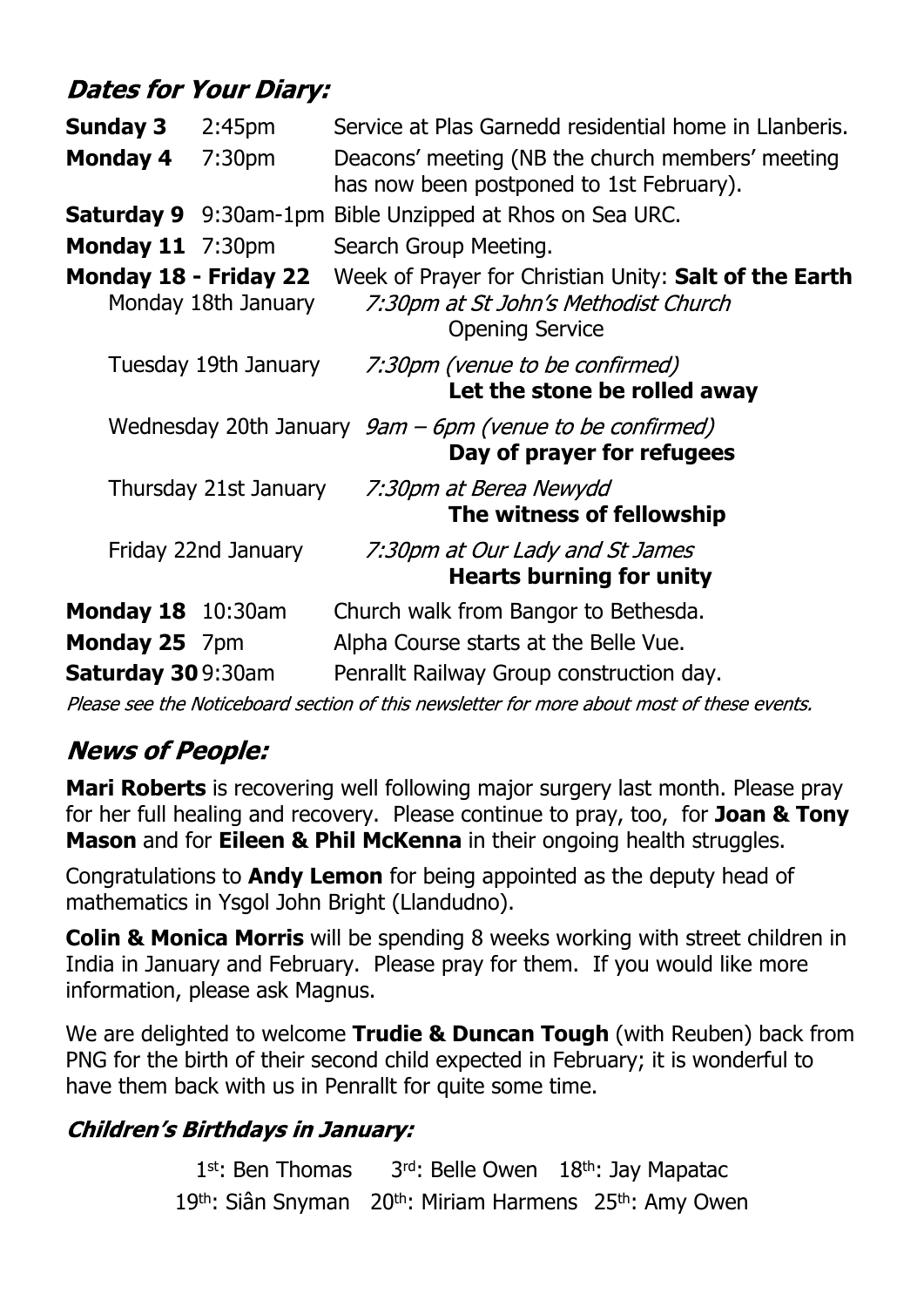# **Weekday Events:**

Please check with the contact people when there are meetings this month. HG = Home Group

| <b>Day</b> | <b>Time</b>        | <b>Details</b>                                  | <b>Contacts</b>                            |
|------------|--------------------|-------------------------------------------------|--------------------------------------------|
| <b>Tue</b> | 7:30 <sub>pm</sub> | HG, Nilgiri                                     | Joan Beer (353874)                         |
| <b>Tue</b> | 7:30 <sub>pm</sub> | <b>HG Tyddyn Isaf</b><br>(Menai Bridge)         | <b>Magnus Forrester-Barker</b><br>(717570) |
| <b>Wed</b> | 2:00 <sub>pm</sub> | HG, Carers                                      | Carol Morris (208407)                      |
| <b>Wed</b> | 7:30 <sub>pm</sub> | HG, Bethesda                                    | Jon & Deb Stammers (602868)                |
| <b>Wed</b> | 7:30 <sub>pm</sub> | HG, Nomads                                      | Pat & Roger Borlace (713146)               |
| <b>Thu</b> | 10:30am            | HG, Llanfairpwll (am)                           | Sue & Lawrence Moss (713793)               |
| <b>Thu</b> | 7:30 <sub>pm</sub> | HG, Llanfairpwll (pm)                           | Sue & Lawrence Moss (713793)               |
| <b>Fri</b> | 10:30am-12pm       | <b>Cheeky Monkeys</b><br>(parent/toddler group) | Ceri Walker (07581 452098)                 |
| Fri        | 10:30am-12:30pm    | HG, Maes y Dref                                 | Anne Collis (353173)                       |
| <b>Sat</b> | 8:30am             | <b>Prayer Meeting</b>                           |                                            |

# Noticeboard:

**◊ New Year Alpha Course, and Something New ??????????????**

Yes, questions. We love to have them on ALPHA. And we love to have guests to ask them! So please think about anyone you know, your neighbours, friends, colleagues, who you could invite to be guests on ALPHA at Penrallt, starting on Monday 25th January (NB this year's course will be on Monday nights, except the second week when it will be on Tuesday 2nd February). And **what's new?** It's the **Course venue**… at **The Belle Vue** pub, just next to Penrallt. Thinking is one thing, praying is crucial. So to help you pray for ALPHA, there will be available during January small prayer cards which are aids to praying for ALPHA. Please visit the ALPHA stand in the Canolfan on Sundays where you will find a member of the Team who will be happy to help with any questions you may have.

**◊ Bible Unzipped** Saturday 9th January  $9:30$ am-1 $pm$ Bible Unzipped aims to unpack Scripture with those interested in learning more than can be offered in a Sunday sermon. It also equips those leading in the church with some tools for studying and teaching from the Bible. We meet monthly on the second Saturday morning at Rhos-on-Sea URC from 9:30am to 1pm. Each morning includes three sessions. The course is free. This month's programme: Four Gospels, One Message (Part I) (Philip Nye); How to have confidence in Christian contemplation (Rob Beamish); Great Worship Services I: Welcoming the Ark (a time-traveller's quide) (Jon Stammers).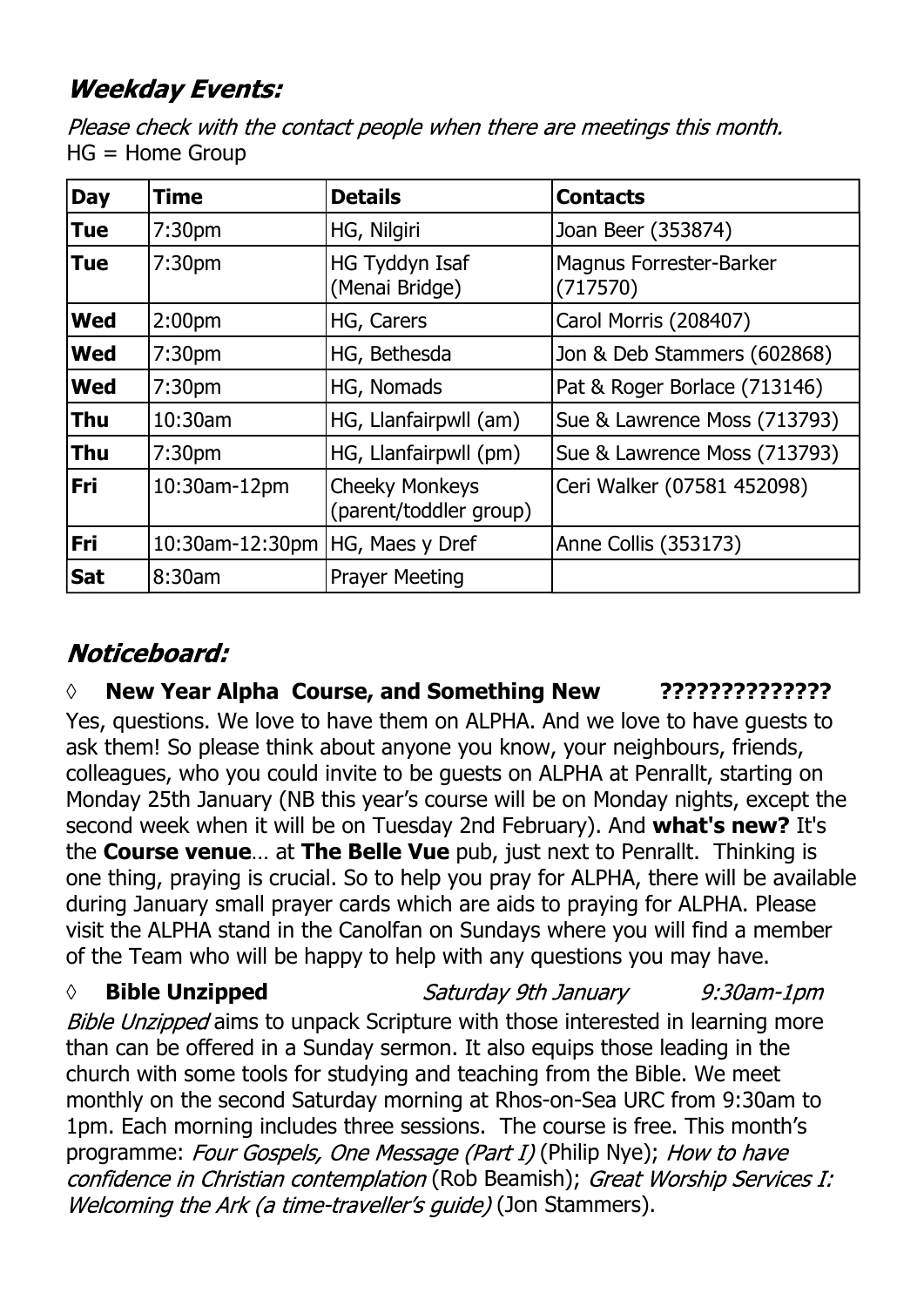### *◊* **Church Lunch**

Sunday 3rd January

Please bring enough buffet style food for yourselves and one or two others.

#### *◊* **Church Walk**

Monday 18th January  $10:30$ am

10:30am

We'll meet at 10:30 outside Debenham's in Bangor for a four hour walk to Bethesda, via the cycle track and Ogwen Bank. It's a flat, easy walk, so sandals will be adequate, weather permitting. Walkers are advised to bring a packed lunch, and money for the cafe and the bus back to Bangor. Alternatively those who wish can walk back by a shorter route.

#### **◊ Faith Café**

A big thank you to everyone who made soup or gave bread, cheese or cakes last term. Faith Cafe will start again on January 17th and we'd love to hear from you if you could make soup or contribute any of the above. Please see Mari in church or contact her (Mob. 07443038183, marikelso@yahoo.co.uk or 421783). Thank you!

#### *◊* **Men's Prayer Meeting** Wednesday 6th January

Time spent in prayer will be followed by coffee in Options. All men are welcome.

### **◊ Ministry in Spirit (Training for Prayer Ministry)**

We are aiming to hold a three session course on "Ministry in Spirit" around the end of January and beginning of February, following on from the taster session in December (though you don't need to have been to that to attend the course). Dates and venue to be confirmed according to take-up. Anyone interested should speak to Andrew March (email dtp4you13@gmail.com) as soon as possible.

#### **◊ Pastoral Help**

If you have issues of concern about your own or someone else's welfare, please contact a member of the Pastoral Care team: Pat Borlace (713146); Adrienne Ferrada; Gwen Hicks; Geoff Moore (410582); Lawrence Moss (713793); Judy Stammers (364394); Helen Thomas (600174).

#### **◊ Penrallt Railway Group**

The PRG will be holding a construction day in the Twrgwyn Room on Saturday 30th January, from 9:30am, to continue work on our model railway layout. You are welcome to join us. For more information please contact Andrew (tel. 01286 871630) or Lawrence (tel. 01248 713793).

### **◊ Pray for Penrallt Every Day**

We believe in prayer and encourage people to pray. You can send prayer request to our electronic diary via office@penrallt.org (there are also prayer cards in the church porch that you can fill in). Better still, you can receive the prayer diary straight to your inbox every Monday (except bank holidays) by emailing the office now and requesting to be put on the list. For more immediate and interactive sharing of prayers, search on Facebook for *Penrallt Prayer Point* and send a request to join our group.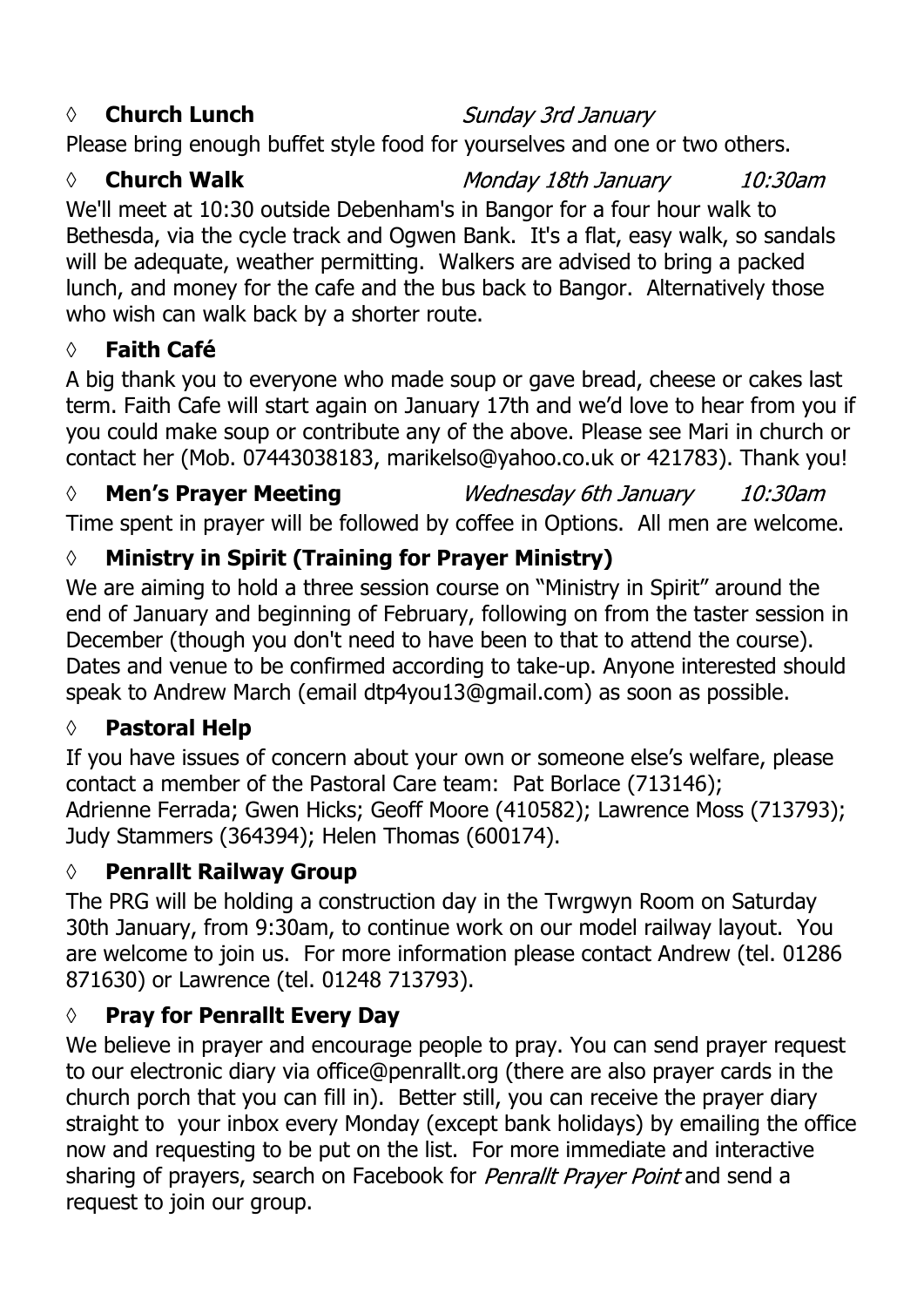#### **◊ Rough Sleepers**

The church's policy is not to give money directly to the rough sleepers in Upper Bangor. Be warned that some of them can be aggressive. You will find brown envelopes in the porch for a gift that will buy meal vouchers which are distributed to rough sleepers by the Cathedral.

#### **◊ Sunday Afternoon Services**

We visit residential homes in the area once a month on a Sunday afternoon, alternating between Haulfre (in Llangoed, on Anglesey, starting at 2:15pm) and Plas Garnedd (in Llanberis, starting at 2:45pm), usually on the first Sunday. This month we are due to visit Plas Garnedd on **Sunday 3rd January**.

Deadline for next month's newsletter: Sunday 24th January. Please sent information to Magnus (office@penrallt.org; 01248 353355). All notices should be submitted in writing (preferably by email) as early as possible.





# **Street Pastors in Bangor and Beyond…**

Most Penrallt folk are familiar with the name. But who are we? What do we do, really?

We have heard many interpretations of the name, on the streets of Bangor, most notably, "You guys are f.....g crazy but nice; you can't be real!" Seriously?

There we are, out on the streets, regularly on all Friday nights and most Saturdays; a team of four from different churches and denominations; no matter what the weather; from 10pm to 4am or thereabouts; till the last person has gone home from the street. The Street Pastors are a symbol of peace, calm, stability, safety, non-judgemental attitude and practical support, bringing the church into the centre of our troubled, anti-social and broken community. In essence we take the church to the streets; we do not preach the gospel, we do not attempt to convert people, we do not refrain from helping anyone despite their faith or lack of it, their age, race or sexual orientation. We give answers to questions regarding these issues but from a totally neutral perspective; of course we do talk about our Lord if asked deeply searching questions. We believe that the streets of our towns are places of opportunity to help and care for people; to show people love through small acts of practical care; we potentially soften and absorb the aggression and foul language that dominate many lives.